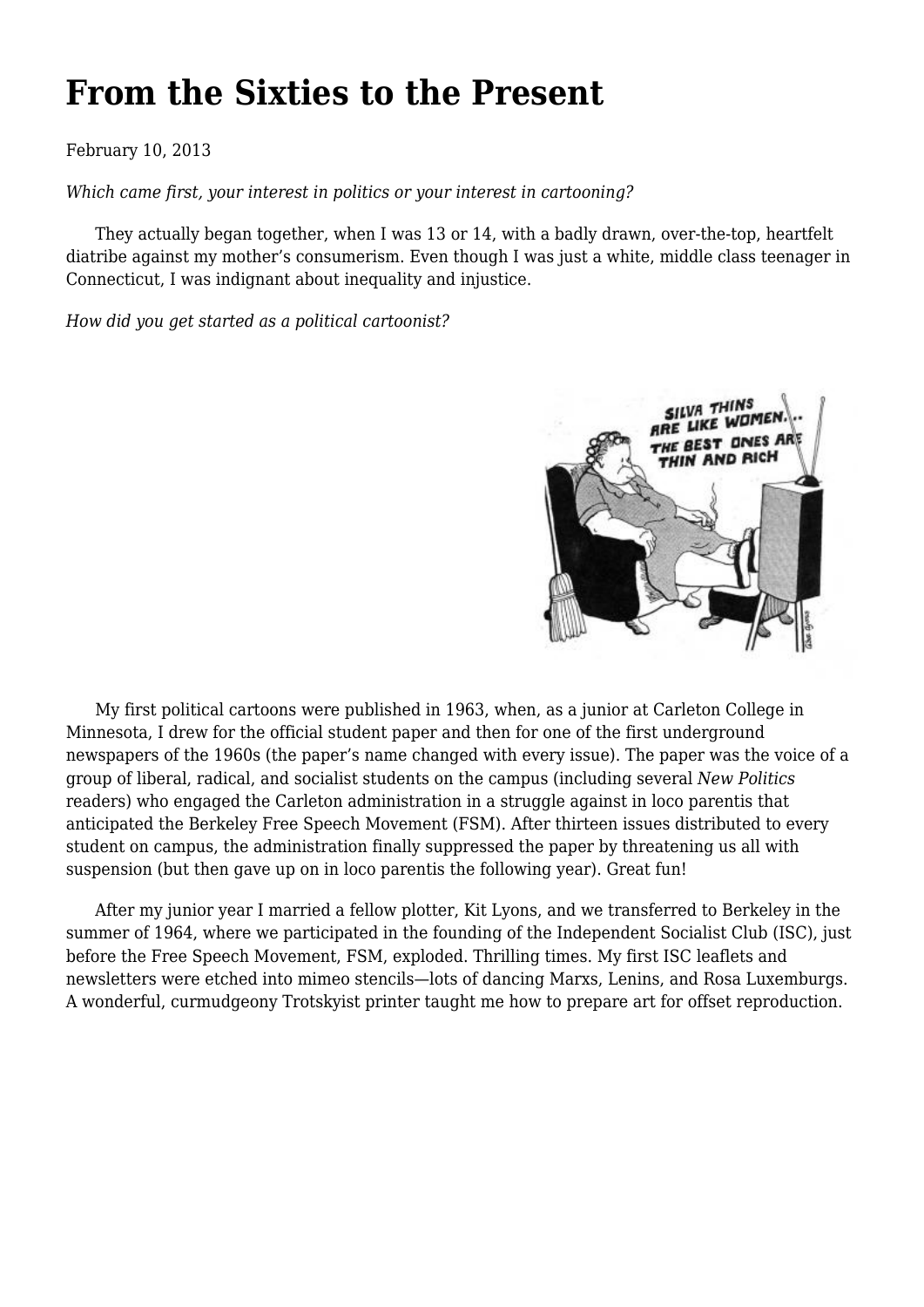

 I spent the rest of the 1960s working for a wide range of radical and movement organizations—SDS, the Farm Workers, the Peace and Freedom Party, the Black Panther Party, and many others—and became a full-time staffer for the International Socialist (IS) newspaper*Workers Power* in 1969. My work appeared in Liberation News Service, the left's alternative to AP and UP. I illustrated Barbara Garson's *MacBird*, which was translated into many languages, and went on to become a stage play. Most of my cartoons in the sixties and seventies were collaborations with Kit and other members of the ISC and IS.



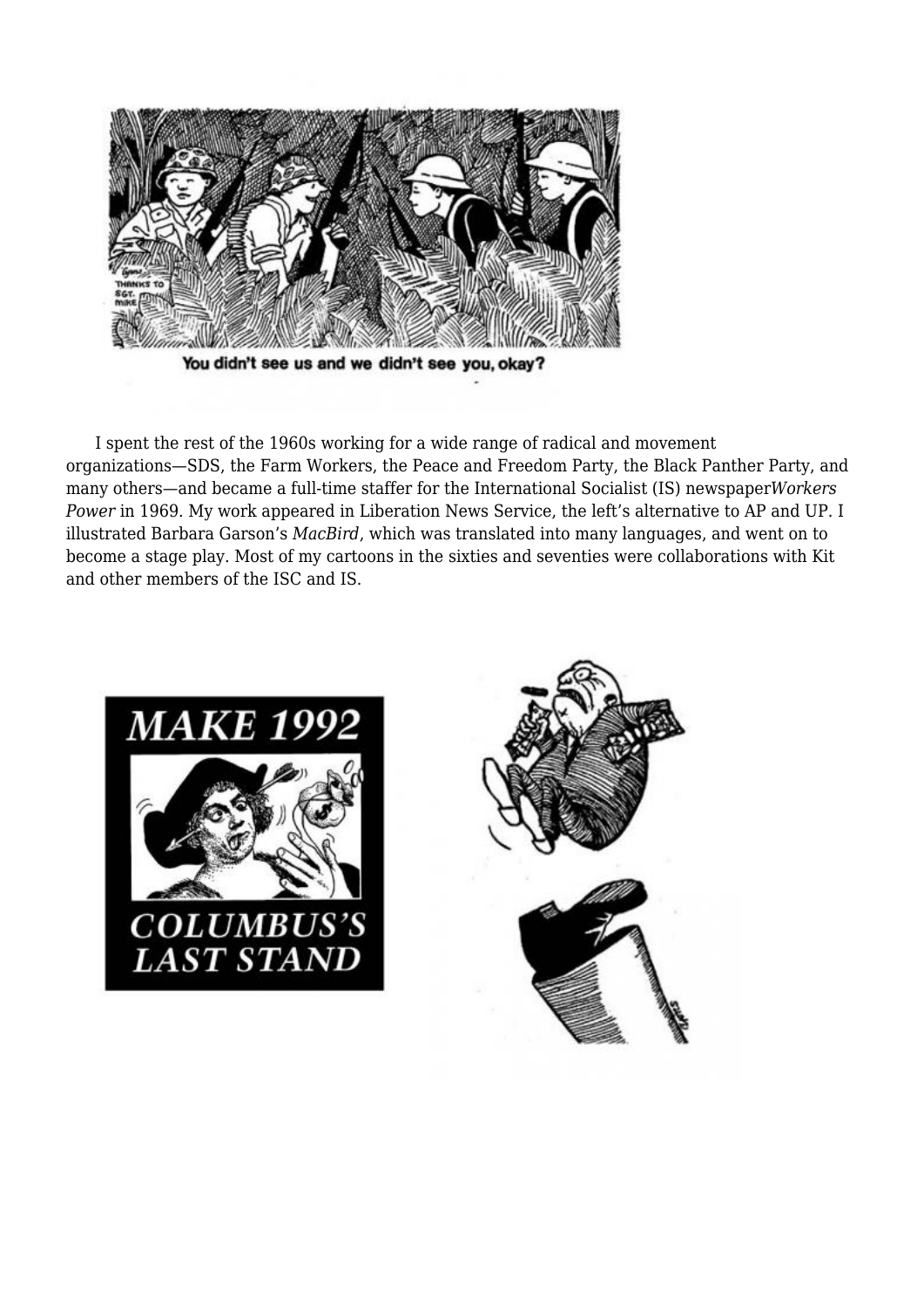

*Could you say something about your impressions of the underground comix world? Did you read the comics that people like Crumb and Shelton were producing? Were you offended by their sexism or inspired by their iconoclasm?*

 I loved the Fabulous Furry Freak Brothers—the joyous, anarchic craziness of it. It was such a celebration of the anything-can-happen spirit of the times, especially in California. I hated R. Crumb's depiction of women. There was so much open sexism at the time, which is why, of course, women's liberation was so . . . liberating. I tried to join the sign painters union, but was turned down because I "wouldn't be comfortable at the all-male meetings." On the other hand, a women's group I had just joined informed me, by phone, that they had voted to become lesbians. Was I in? I said I'd only been married (to a man) a little while, but liked it so far, so no.



## *Who were some of your favorite cartoonists? Were there particular cartoonists who inspired you when you first started drawing cartoons for publication?*

 I grew up revering Ernest Shepard, illustrator of *Wind in the Willows* — his wit, delicacy, and black and white line. Beardsley's dramatic black and white contrasts were a big influence, as were Hilary Knight's *Eloise* drawings, and Crockett Johnson's *Barnaby*. The French protest posters of 1968 influenced my style, as well as many of the other artists being published in *Liberation News Service*, and all the great political cartoonists of the past — from Thomas Nast to Balfour Ker to Carlo of the Workers Party/Independent Socialist League. I love Phil Evans' British breeziness, and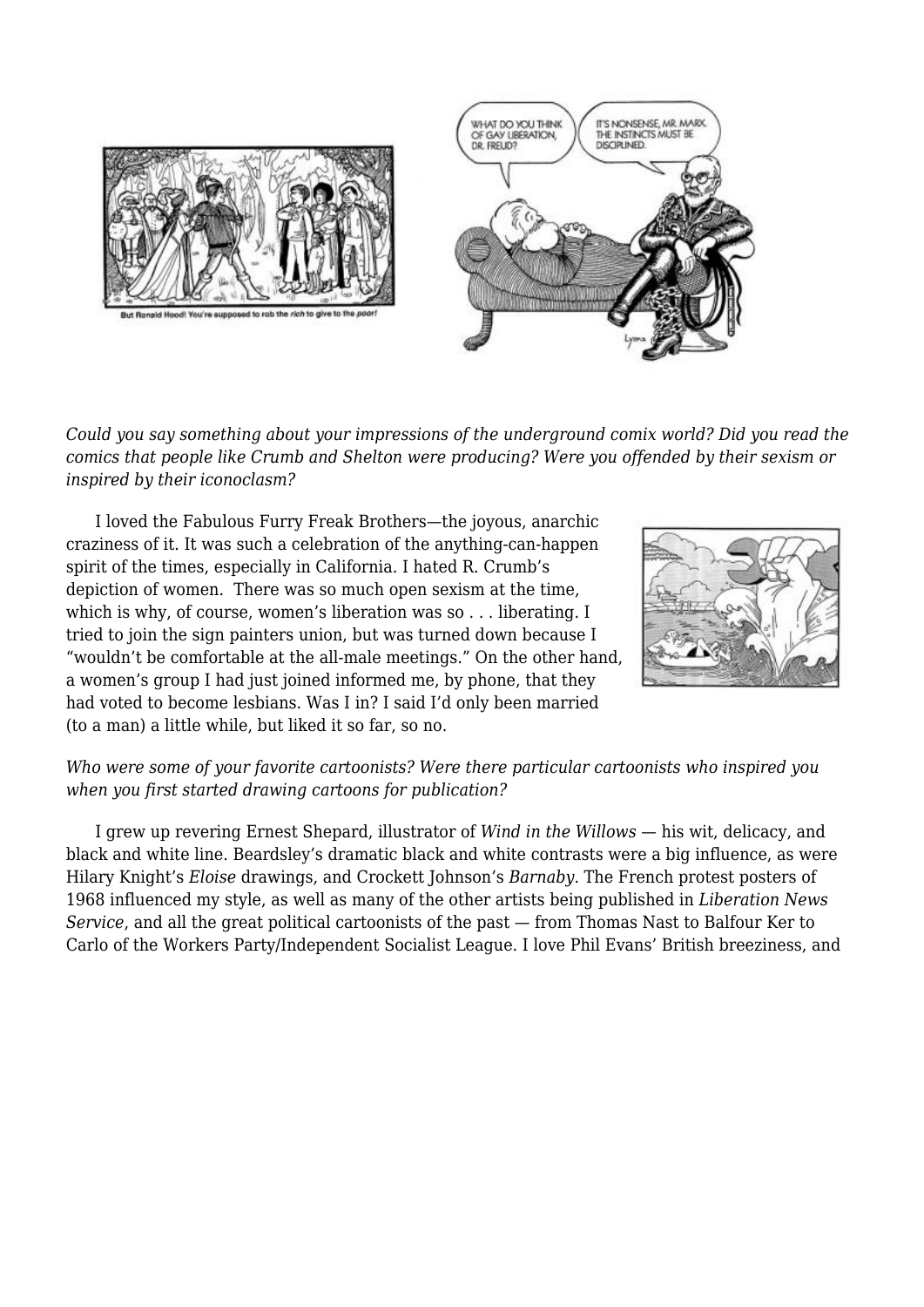

 Gilbert Shelton's Fabulous Furry Freak Brothers. Dan Perkins' *This Modern World* is just the best. Why he hasn't convinced everyone to see reason, I don't know.

*What kind of comics did you create once the sixties were over?*

 It was a nice change from the tanks and guns to be invited to do a section in Trina Robbins' *It Ain't Me Babe* comic in 1970. Three of us in that group were pregnant, including me, and Trina had

just had a baby. Sadly, just as I had found an exciting women's group, we moved to Detroit, where I refocused on socialist and trade union cartoons and illustrations, and layouts for *Worker's Power*.



 I was always able to do cartoons on subjects that I cared passionately about, including women's issues. In Detroit, our milieu was the International Socialists. Some members had industrialized; Kit and I put out the newspaper, and did work for rank and file caucuses and other allied groups, as we had in Berkeley and Oakland.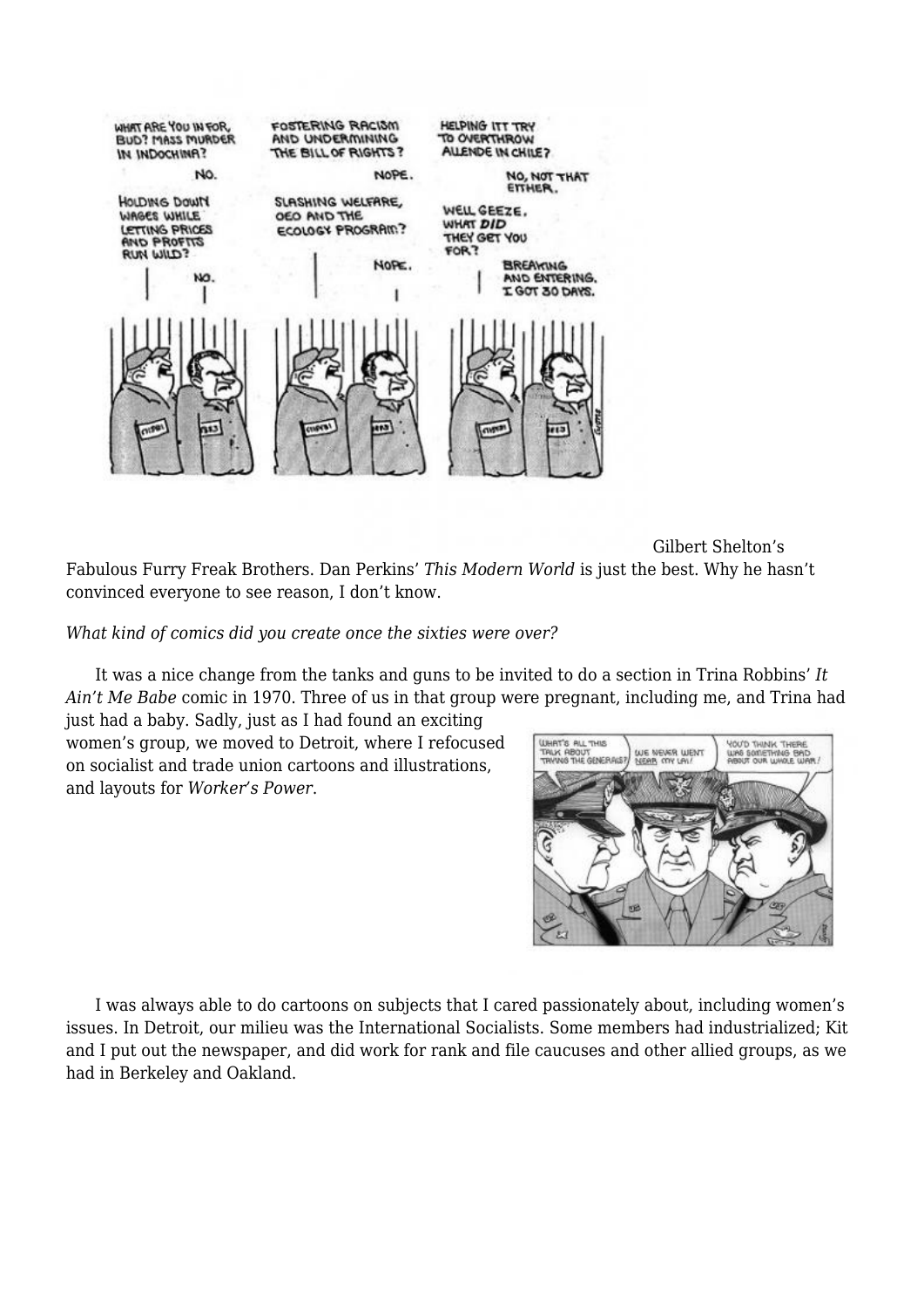









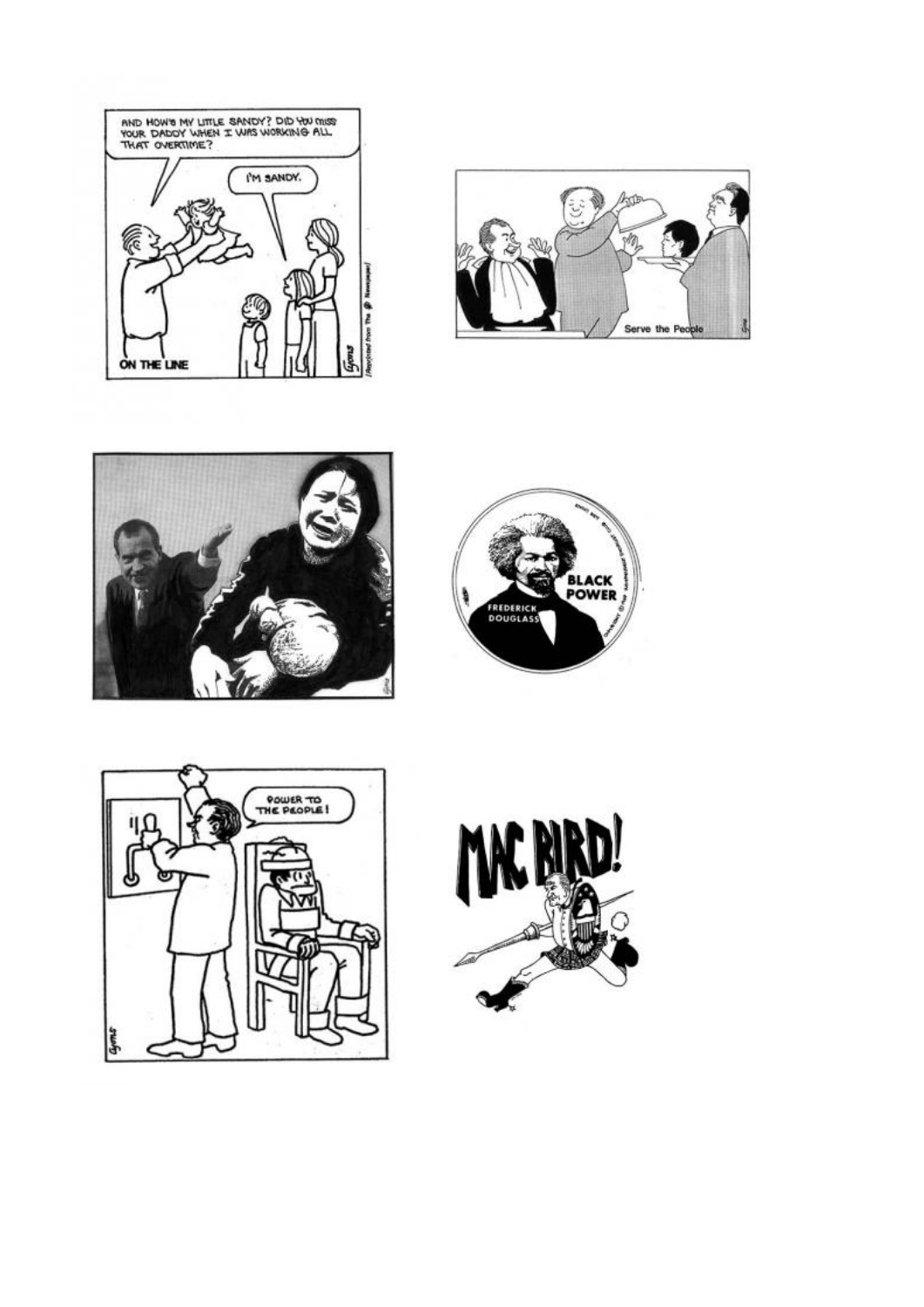



 It was a wonderful period, but by 1973 I was feeling burned out—politics overload—and got an MA in Art History from Wayne State, and went on to the University of Delaware in 1975. My interest was in women's art history; I began research at a time before there were any books on women artists, and almost no art by women was on view in museums. Women artists have definitely been an inspiration to me, Kathe Kollwitz in particular.



From 1975 to  $2009 - a$  long time!  $- I$  was in grad school, raised three children, was a staff member at Sudbury schools in Maine and Maryland, and worked as a graphic designer, book designer, and illustrator. Kit and I haven't been very politically active since Detroit, although our politics haven't changed. In 2009 I retired from teaching, and contributed artwork to a book, *Vive La Revolution!: An Appreciation of Joel Geier*, and the publicity for an IS reunion, collecting old cartoons and doing some new ones. That led to being asked to contribute cartoons to *New Politics*, which I've been doing ever since.

 I'm also currently working on a section in Paul Buhle's forthcoming book, *Bohemians*. My section is on nineteenth-century utopian communities, including the very funny, not-so-utopian Fruitlands.